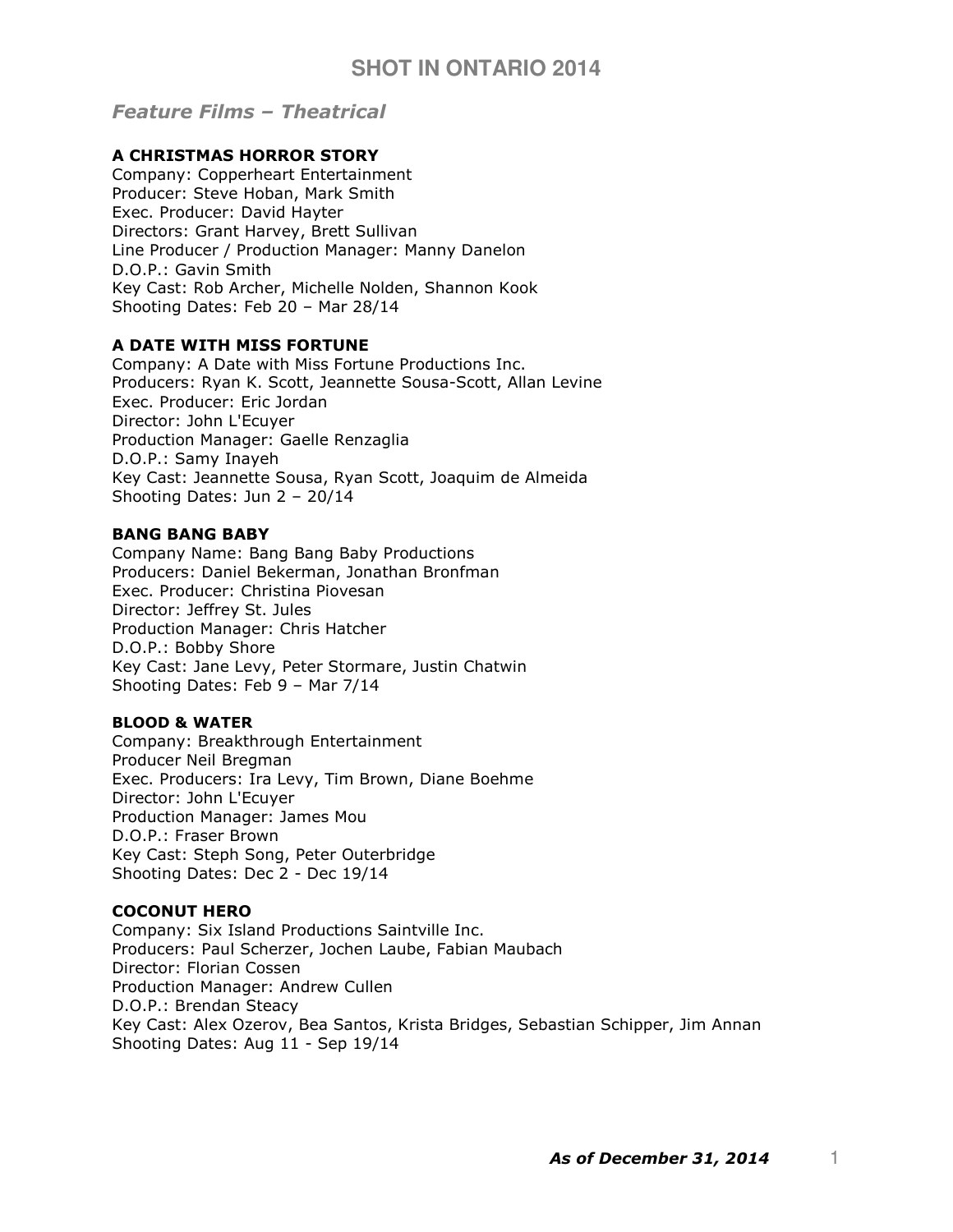### CRIMSON PEAK

Company: Haunted Peak Inc. Producer: Callum Greene Exec. Producer: Jillian Share Director: Guillermo del Toro Production Manager: D.J. Carson D.O.P.: Dan Laustsen Key Cast: Charlie Hunnam, Tom Hiddleston, Jessica Chastain Shooting Dates: Feb 10 - May 13/14

## DEFINITION OF FEAR

Company: Definition of Fear Production Services - Canada Inc. Producers: Robert Menzies, Chris Branch Director: James Simpson Production Manager: Sarah Deline D.O.P.: Shane Daly Key Cast: Jacqueline Fernandez, Mercedes Papalia, Blythe Hubbard, Katherine Barrell Shooting Dates: Oct 7 – Nov 10/14

#### **ESC**

Company: Esc ON Productions Inc./Esc QC Productions Inc. Producers: Kim Berlin, Susan Scheir, Jason Jallet, Benjamin Paquette Exec. Producers: Francois Garcia, Walter Klymkiw Director: Alain DesRochers Production Manager: Jason Jallet D.O.P.: Tobie Marier Robitaille Key Cast: Nick Krause, Molly Parker, Juliette Gosselin, Jordyn Sidney Negri, Daniel Divenere, Cassidy Marlene Jaggard Shooting Dates: Jun 3 - Jun 30/14

#### FALL

Company: Lentin Odette Productions Inc. Producer: Mehernez Lentin Exec. Producer: Jennifer Pun Director: Terrance Odette Production Manager / Line Producer: Allan Levine D.O.P.: Norayr Kasper Key Cast: Michael Murphy, Katie Boland Shooting Dates: Mar 10 - Apr 4/14

#### GOD AND COUNTRY

Company: God and Country Inc. Producer: Ken Finkleman Exec. Producer: Christina Jennings Director: Ken Finkleman Production Manager: Bruce Hutchison D.O.P.: Jason Tan Key Cast: Jake Croker, Ted Whittall, Derek Mcgrath Shooting Dates: Oct 7 - Nov 8/14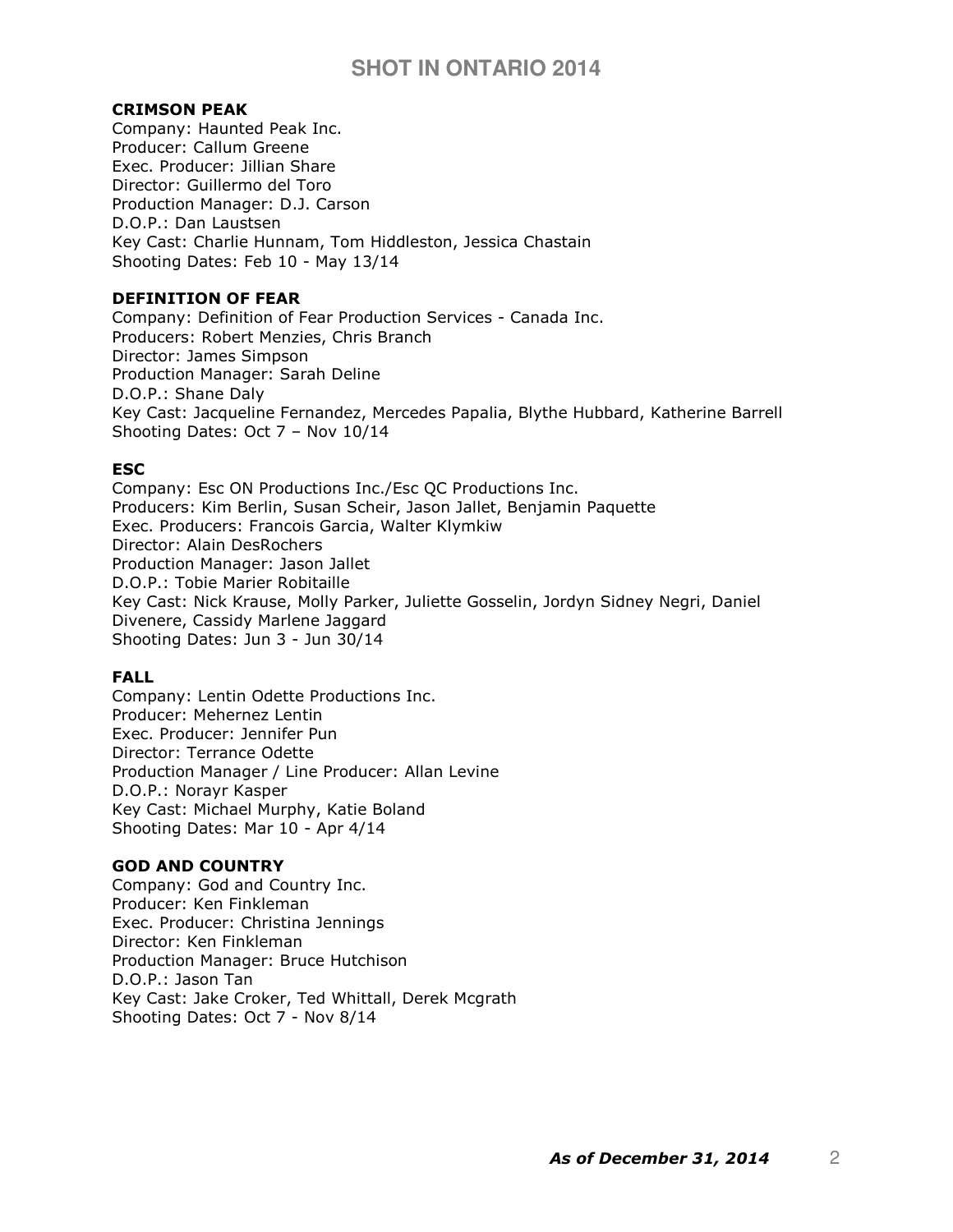#### INLAND

Company: Hamilton-Mehta Beeba Productions Inc. Producer: David Hamilton Director: Deepa Mehta Line Producer / Production Manager: Michael Williams, Whitney Brown D.O.P.: Karim Hussain Key Cast: Randeep Hooda, Ali Momen, Sarah Allen, Waris Ahluwalia Shooting Dates: Jul 14 – Aug 25/14

#### LEN AND COMPANY

Company: Len & Co. Productions Inc. Producers: Youree Henley, Rick Jarjoura Director: Tim Godsall Production Manager: Pete Vanstone D.O.P.: Andre Pinaar Key Cast: Juno Temple, Kathryn Hahn, Rhys Ifans Shooting Dates: Apr 12 – May 8/14

# LIFE

Company: Life Gen One Canada Inc. Producers: Iain Canning, Christina Piovesan Director: Anton Corbin Line Producer / Production Manager: Steve Wakefield D.O.P.: Norayr Kasper Key Cast: Dane DeHaan, Robert Pattinson, Joel Edgerton Shooting Dates: Feb 18 - Mar 21/14

### LOST AND FOUND

Company: LF Canada Inc. Producers: Borga Dorter, Jordan Barker Exec. Producer: Jeff Rice Director: Joseph Itaya Production Manager: Anthony Pangalos D.O.P.: Matthew Egan Key Cast: Justin Kelly, Benjamin Stockham, Celeste Desjardins Shooting Dates: Jun 2 – Jun 27/14

### **NATASHA**

Company: Natasha Films Inc. Producers: Bill Marks, Deborah Marks, Julia Rosenberg Exec. Producer: Daniel Ostroff Director: David Bezmozgis Production Manager: Deborah Marks D.O.P.: Guy Godfree Key Cast: Lola Tash, Alex Ozerov, Aidan Shipley Shooting Dates: Jul 7 - Aug 1/14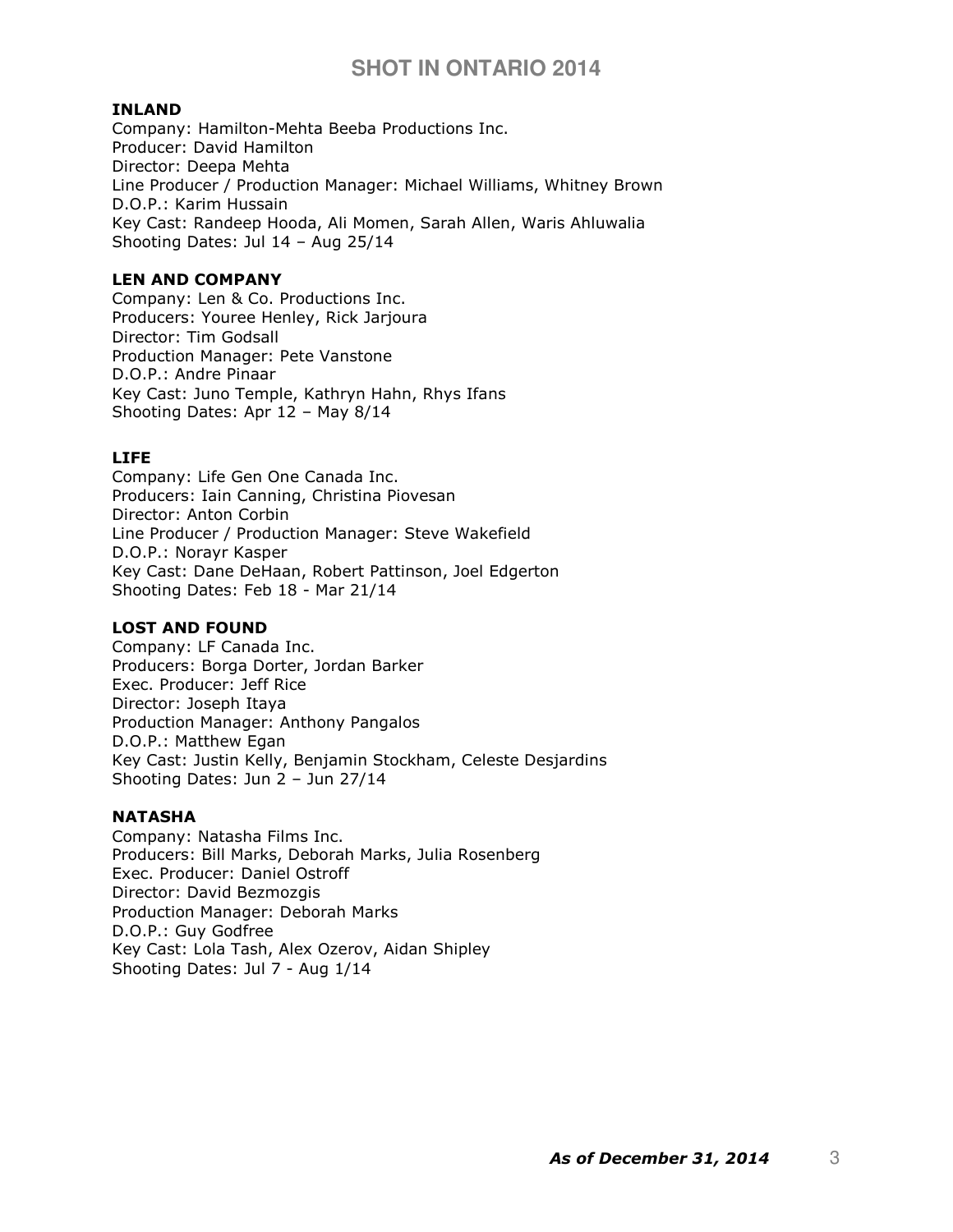#### OCTOBER GALE

Company: October Gale Inc. Producer: Danny Iron Exec. Producers: Emily Alden, Kirk D'Amico, Christine Vachon Director: Ruba Nadda Line Producer / Production Manager: Jessica Daniel D.O.P.: Jeremy Benning Key Cast: Patricia Clarkson, Scott Speedman, Tim Roth Shooting Dates: Apr 21 – May 25/14

# PAY THE GHOST

Company: PTG Productions Ontario Inc. Producer: Patrick Newall Exec. Producer: Dan Bekerman Director: Uli Edel Production Manager: Anthony Pangalos D.O.P.: Sharone Meir Key Cast: Nicolas Cage, Jack Fulton, Alex Mallari Jr. Shooting Dates: Sep 8 - Oct 16/14

### PIXELS

Company: Arcade Productions Ltd. / Sony Producer: Adam Moos Exec. Producer: Barry Bernardi Director: Chris Columbus Unit Production Manager: Lyn Lucibello D.O.P.: Amir Mokri Key Cast: Adam Sandler, Kevin James, Josh Gad Shooting Dates: May 28 – Sept 9/14

#### REMEMBER

Company: Remember Productions Inc. Producer: Robert Lantos, Ari Lantos Exec. Producer: Mark Mussleman Director: Atom Egoyan Production Manager: Aaron Barnett D.O.P.: Paul Sarossy Key Cast: Dean Norris, Christopher Plummer, Martin Landau Shooting Dates: Jul 14 - Aug 26/14

#### ROOM

Company: Room Productions Inc. Producer: David Gross, Jesse Shapira Exec. Producers: Jesse Shapira, Jeff Arkuss, Andrew Lowe Director: Lenny Abrahamson Production Manager: Hartley Gorenstein D.O.P.: Danny Cohen Key Cast: Brie Larson Shooting Dates: Shoot: Oct 14 – Dec 15/14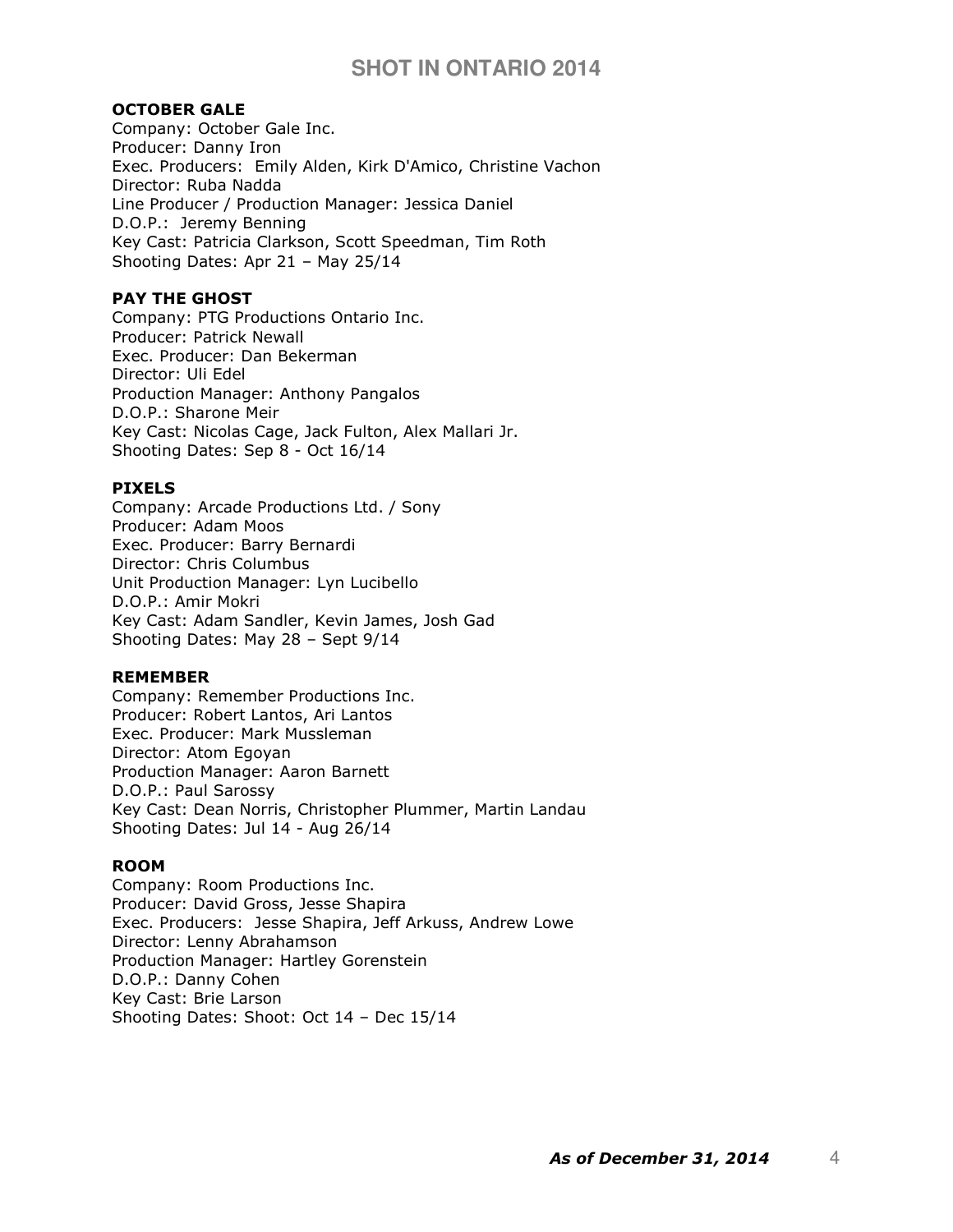#### **SHELBY**

Company: Outpost Media Producers: Janet Wright, Michael Wright Exec. Producer: Christopher Rush Harrington Director: Brian Kendall Roberts Production Manager: Neil Lum Lock D.O.P.: Steve Whitehead Key Cast: Chevy Chase, Tom Arnold, John Paul Ruttan Shooting Dates: Mar 17 – Apr 3/14

#### SPOTLIGHT

Company: Newsprint Productions Inc. Producers: Steve Golin, Michael Sugar, Nicole Rocklin, Blye Faust Exec. Producer: Michael Bederman Director: Thomas McCarthy Production Manager: D.J. Carson D.O.P.: Masa Takayanagi Key Cast: Mark Ruffalo, MIchael Keaton, Rachel McAdams, Stanley Tucci, Liev Schreiber Shooting Dates: Oct 6 - Nov 21/14

#### **STANDOFF**

Producers: Lee Clay, Eric Gozlan Exec. Producer: Richard Iott Director: Adam Alleca Production Manager: Bernard Bourret D.O.P.: Zoran Popovic Key Cast: Laurence Fishburne, Thomas Jane Shooting Dates: Sep 16 – Oct 8/14

#### THE DARK STRANGER

Company Name: Alyra Productions Inc. Producers: Paul Devonshire, Glen Wood Exec. Producers: Mark Gingras, Jay Firestone, Vanessa Piazza, Tony Wosk, Isaac Clements Director: Chris Trebilcock Production Manager: David Carruthers D.O.P.: D. Gregor Hagey Key Cast: Katie Findlay, Stephen McHattie, Enrico Colantoni Shooting Dates: Apr 7 – Apr 28/14

### THE INTRUDERS

Company: Darius - Intruders Prods. Inc. Producer: Nicolas Taborak Director: Adam Massey Line Producer / Production Manager: Chris Danton D.O.P.: Brendan Steacy Key Cast: Miranda Cosgrove, Donal Logue, Tom Sizemore Shooting Dates: Jan 13 - Feb 7/14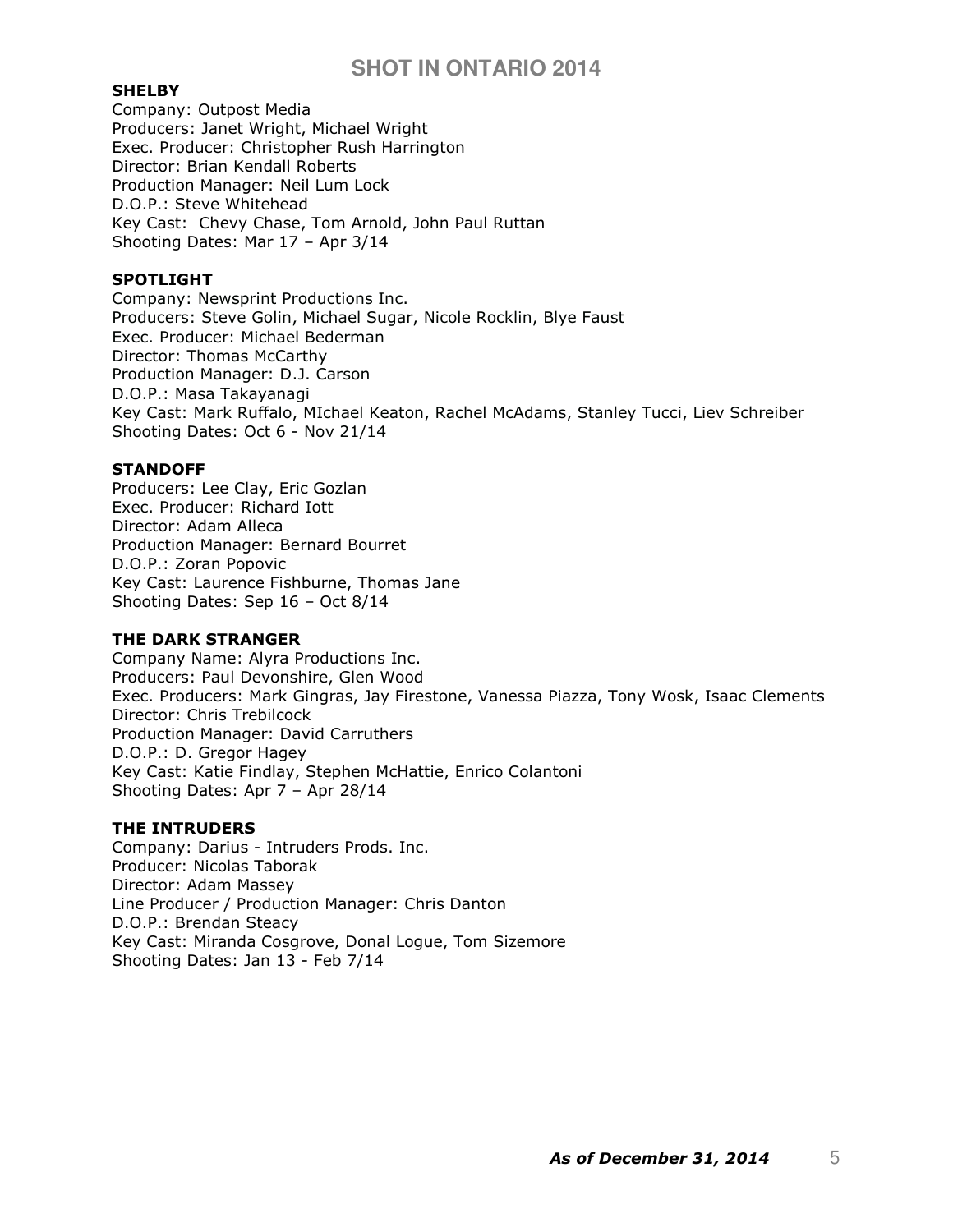# THE RAINBOW KID

Company: 1918153 Ontario Ltd. Producer: Kire Paputts Exec. Producers: Colin Brunton, Andrew Barnsley Director: Kire Paputts Production Manager: Chris Crane D.O.P.: Maya Bankovic Key Cast: Nicholas Campbell, Julian Richings, Patrick McKenna, Jane Eastwood, Dylan Harman Shooting Dates: Sep 23 - Oct 8/14

## THE WITCH

Company: The Witch Movie Inc. Producers: Jodi Redmond, Jay Van Hoy, Dan Bekerman Exec. Producers: Jonathan Bronfman, Julia Godzinskaya, Alexandra Johnes, Sophie Mas, Lon Molnar, Michael Sackler, Lourenço Sant'Anna Director: Robert Eggers Production Manager: Brian Campbell D.O.P.: Jarin Blaschke Key Cast: Anna Taylor Joy, Ralph Ineson, Kate Dickie Shooting Dates: Apr 23 – May 28/14

# TOTAL FRAT MOVIE

Company: Digerati Films Inc. Producers: Robert Wertheimer, Brian Ross, Bob Sanitsky, Jonathan Bronfman Exec. Producers: Neil Bregman, Jonathan Bronfman, Fred Fuchs, Brian K. Ross, Bob Sanitsky Director: Warren Sonoda Production Manager: Kym Crepin D.O.P.: Samy Inayeh Key Cast: Nick Bateman, Tom Green, Justin Deeley Shooting Dates: Aug 10 – Aug 28/14

### UNEARTHING

Company: BreakGround Media Inc. Producers: Justin Kelly, David Anselmo, Karen Koornneef, Jamie Taylor Directors: Jon Deitcher, Natalino Lattanzio Line Producer / Production Manager: Stephen Papadimitriou D.O.P.: Nelson Rogers Key Cast: Tim Rozon, Jodi Balfour, Julia Sarah Stone, Roberta Maxwell, Nicholas Campbell Shooting Dates: Sep 10 - Sep 28/14

### ZOOM

Company: Rhombus Media Zoom Inc. Co-Producer: Sari Friedland Producers: Niv Fichman, Andrea Barata Ribiero Exec. Producers: Fernando Meirelles, Paulo Morelli Director: Pedro Morelli Production Manager: Beatriz Carvalho D.O.P.: Adrian Teijido Key Cast: Mariana Ximenes, Jason Priestley, Alison Pill, Tyler Labine Shooting Dates: Aug 10 – Aug 21/14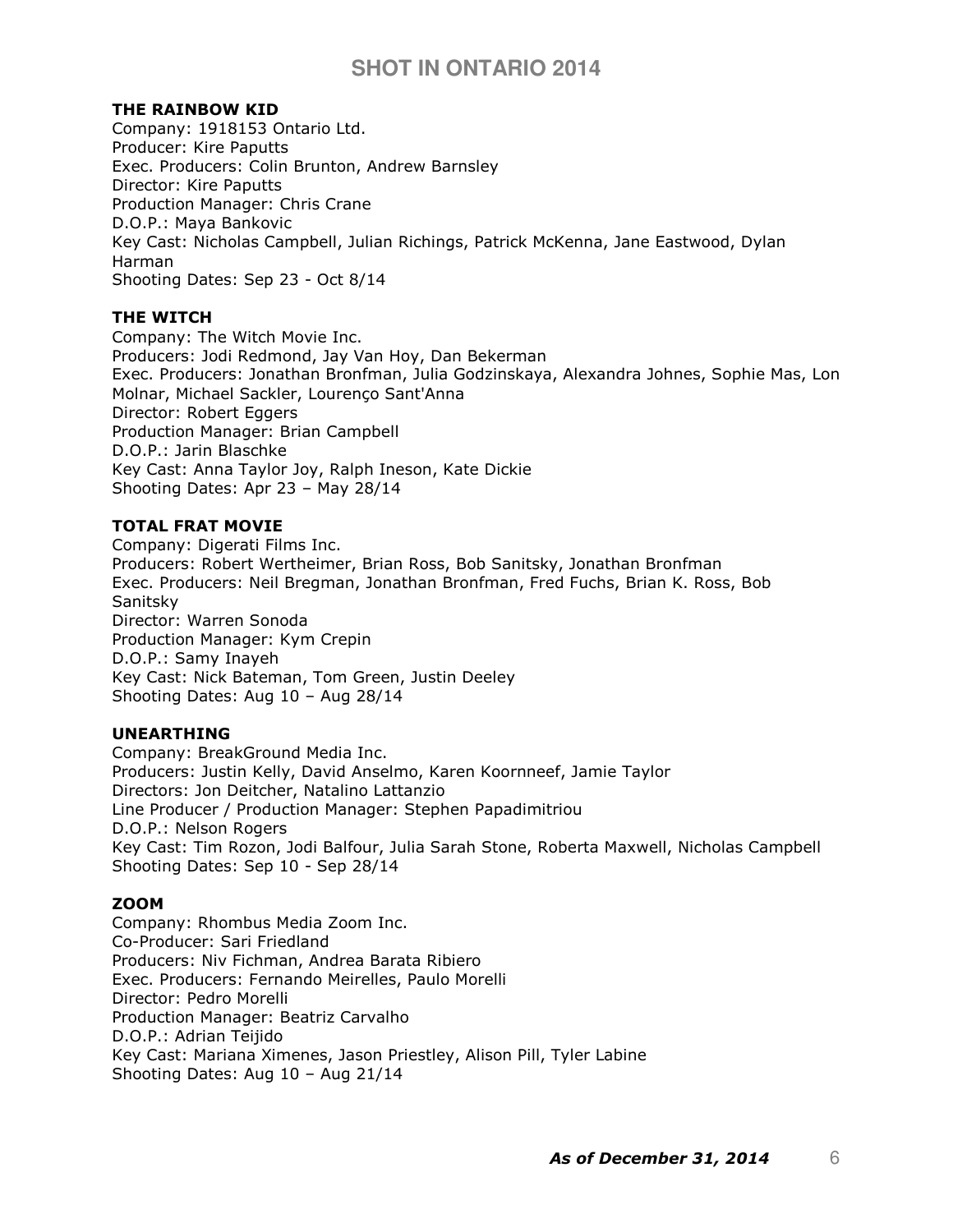# Movies for Television / Cable Feature

#### 30TH BIRTHDAY

Company: 30th Birthday Productions Muse Inc. Producer: Steve Solomos Exec. Producers: Jonas Prupas, Michael Prupas, Joel Rice Director: Mark Rosman Production Manager: Deborah Marks D.O.P.: Peter Benison Key Cast: Megan Park, Ben Hollingsworth, Anthony Lemke, Aidan Shipley, Dean Cain Shooting Dates: Oct 20 - Nov 7/14

#### AALIYAH

Company: Aaliyah Productions Inc. Producer: Steve Solomos Exec. Producers: Debra Martin Chase, Howard Braunstein Director: Bradley Walsh Production Manager: Brian Campbell D.O.P.: Andre J. Pienaar Key Cast: Zendaya, Rachel Crawford, Sterling Jarvis Shooting Dates: Jul 2 - Jul 31/14

#### AGATHA

Company: Stage 49 Ltd. Producers: Mark Gordon, Todd Arnow Exec. Producers: Mark Gordon, Nick Pepper, Brian Harvey, Michael McDonald, Tom Donaghy, Jace Alexander Director: Jace Alexander Production Manager: Joe Boccia D.O.P.: Daniel Stoloff Key Cast: Clancy Brown, Bojana Novakovic, Daniel Henney Shooting Dates: Mar 11 – Mar 28/14

# ANGELS & ORNAMENTS

Company: CP Xmas Productions V Inc. Producers: R. Vaughan, M. Posival Exec. Producers: L. Chesler, D. Perlmutter Director: Alan Goluboff Production Manager: Marek Posival D.O.P.: Russ Goozee Key Cast: Jessalyn Gilsig, Sergio Di Zio, Graham Abbey, Roger Doche, Richard Waugh Shooting Dates: Mar 3 – Mar 18/14

#### BARK RANGER

Company: Bark Ranger Productions Inc. Producer: Neil Bregman Exec. Producers: Ira Levy, Tim Brown Director: Duncan Christie Production Manager: Justin Kelly D.O.P.: Fraser Brown Key Cast: Lucius Hoyos, Zoe Fraser, Marty Adams Shooting Dates: Jun 2 – Jun 24 /14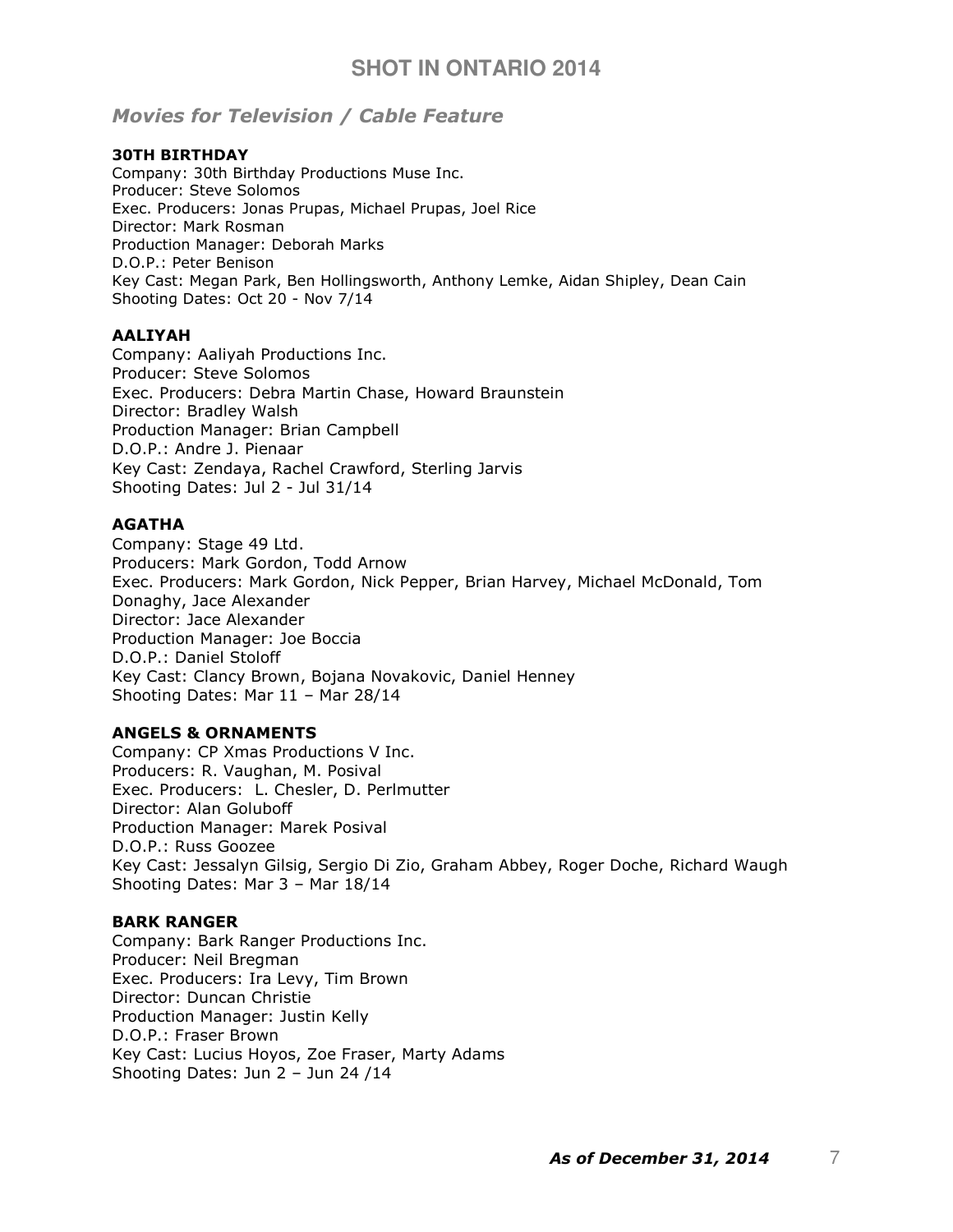#### BORN TO BE BLUE

Company: BTB Blue Productions Ltd. Producer: Jennifer Jonas, Leonard Farlinger, Robert Budreau Exec. Producers: Gurpreet Chandhoke, Andrew Chang-Sang, D. Matt Geller, John Hills, Stefan Jacobs, Adam Moryto, William Santor Director: Robert Budreau Production Manager: Avi Federgreen D.O.P.: Steve Cosens Key Cast: Ethan Hawke, Carmen Ejogo Shooting Dates: Oct 20 – Nov 21/14

#### **CORRUPT**

Company: Zed Filmworks Corrupt Inc. Producers: Donald M. Osborne, Robert Menzies Exec. Producers: Pierre-André Rochat, Kirk Shaw, Devi Singh Director: Curtis James Crawford Line Producer: Mary Beanish D.O.P.: Bill St. John Key Cast: Nicole Deboer, Scott Gibson, Peter Michael Dillon Shooting Dates: Sep 6 - Sep 26/14

#### DEAD ON CAMPUS

Company: NB Thrilling Films Inc. Exec. Producers: Pierre David, Tom Berry, Neil Bregman Producers: Donald M. Osborne, Curtis James Crawford, Stephan Wodoslawsky Director: Curtis James Crawford D.O.P.: Bill St. John Key Cast: Katelyn Tarver, Tamara Duarte, Nicki Aycox Shooting Dates: April 25 - May 13/14

### EN VOGUE CHRISTMAS

Company: Op Vogue Inc. Exec. Producer: Kim Todd Producer: Nicolas Hirst Director: Brian Kendall Roberts Production Manager: Carmen Arndt D.O.P.: Samy Inayeh Key Cast: Cindy Herron, Terry Ellis, Rhona Bennett Shooting Dates: Jul 14 - Aug 7/14

#### FINAL EXAM

Company: CP Lifetime II Productions Inc. Producer: R. Vaughn, M. Posival Exec. Producers: L. Chesler, D. Perlmutter Director: Jonathan Wright Production Manager: Marek Posival D.O.P.: Russ Goozee Key Cast: Shenae Grimes, Keegan Allen Shooting Dates: Apr 17 - May 5/14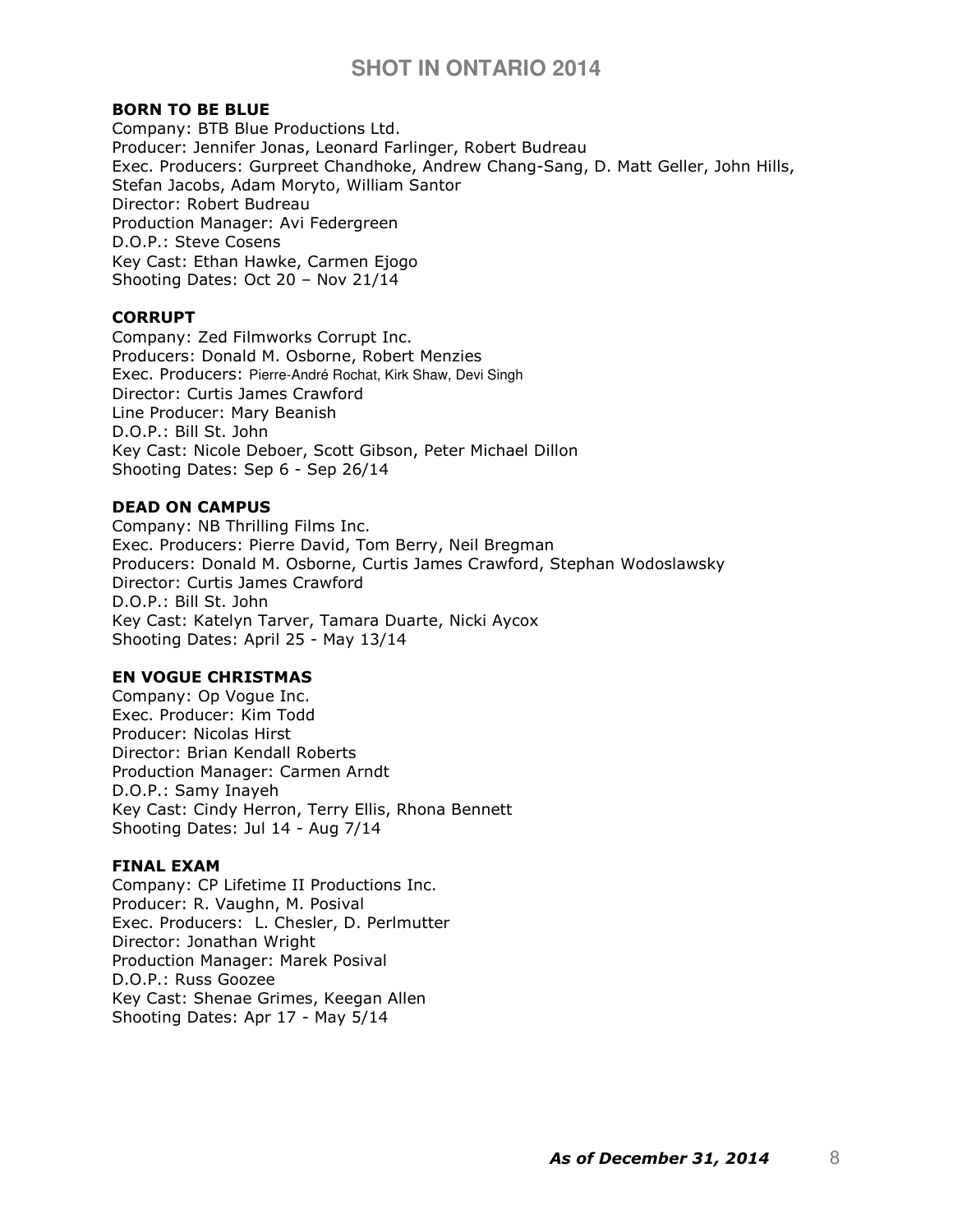### HOLIDAY HELP

Company: Hallmark Producer: Steve Solomos Exec. Producer: Howard Braunstein Director: Graeme Campbell Production Manager: Deborah Marks D.O.P.: Peter Benison Key Cast: Alicia Witt, Gabe Hogan, Wallace Shawn Shooting Dates: Sep 8 - Sep 26/14

## MIDNIGHT MASQUERADE

Company: Domino Productions Inc. Producer: Steve Solomos Exec. Producers: Jonathan Baruch, Howard Braunstein, Deborah Marks Director: Graeme Campbell Production Manager: Deborah Marks D.O.P.: Kim Derko Key Cast: Autumn Reeser, Christopher Russell, Richard Burgi, Helen Colliander, Damon Runyan Shooting Dates: Apr 23 – May 11/14

### MUSIC TO MY EARS

Company: MTME Productions Inc Producer: Roma Roth Director: John Bradshaw Production Manager: Neil Lum Lock D.O.P.: Fraser Brown Key Cast: Deborah Ann Gibson, Gloria Reuben, Antonio Cupo Shooting Dates: Sep 24 – Oct 9/14

#### OBSESSED ON CAMPUS

Company: NB Thrilling Films 3 Inc. Producer: Donald M. Osborne, Curtis James Crawford, Stefan Wodoslawsky Exec. Producers: Pierre David, Neil Bregman, Tom Berry Director: Tony Lefrense PM: n/a D.O.P.: Bill St. John Key Cast: Daveigh Chase, Rick Roberts, Sydney Penny Shooting Dates: Jul 26 - Aug 15/14

## ONE STARRY CHRISTMAS

Company: C/P Xmas Productions V Inc. Producer: M. Posival, L. Chesler, D. Perlmutter, R. Vaughn Exec. Producers: L. Chesler, D. Perlmutter Director: John Bradshaw Production Manager: Marek Posival D.O.P.: Russ Goozee Key Cast: Sarah Carter, Damon Runyan, Paul Popowich, Kathleen Laskey, Neil Crone Shooting Dates: Mar 21 - Apr 7/14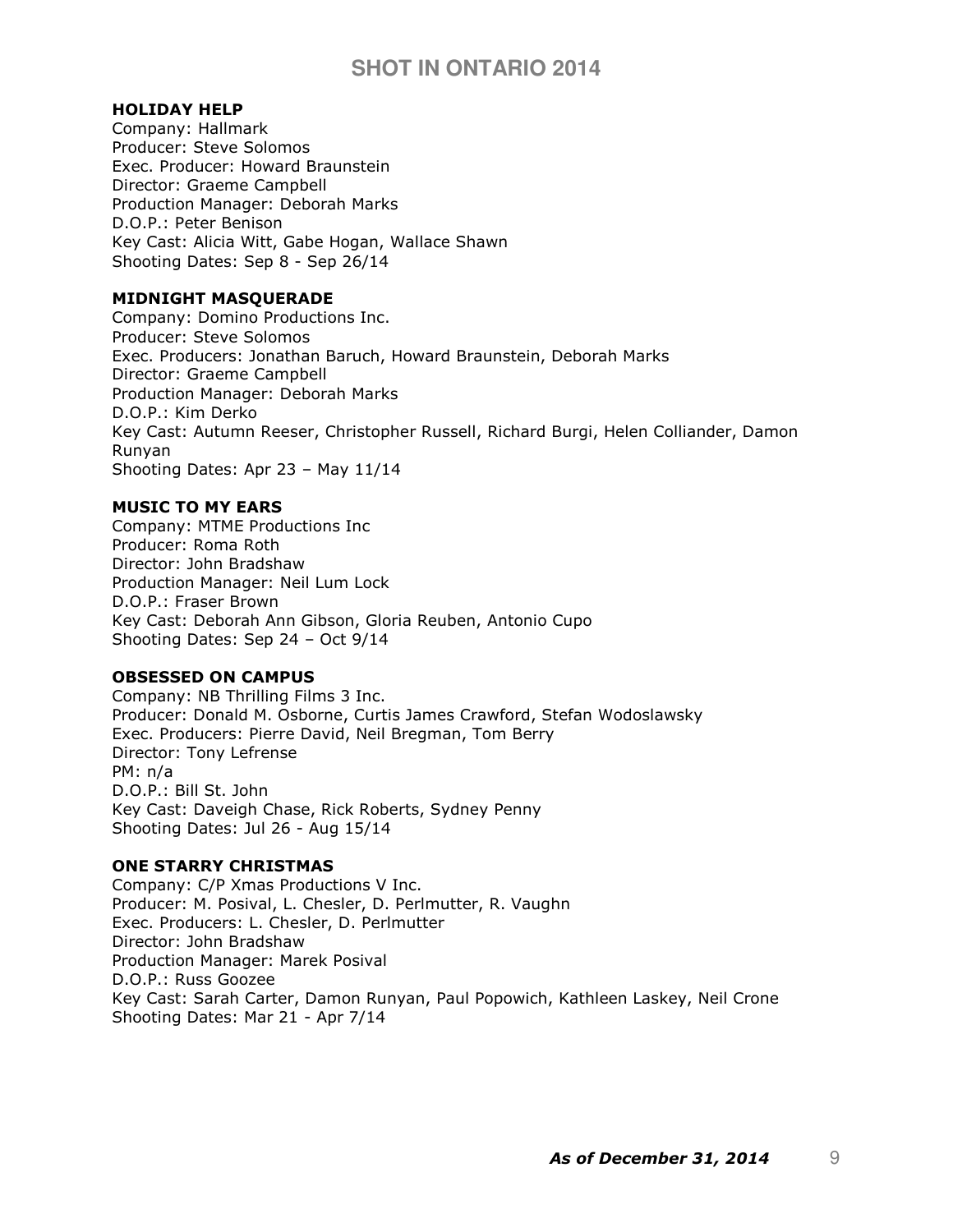# ONLINE IMPOSTER

Company: NB Thrilling Films 4 Inc. Producer: Donald M. Osborne, Curtis James Crawford Exec. Producer: Pierre David, Tom Berry, Neil Bregman Director: Curtis James Crawford Production Manager: n/a D.O.P.: Bill St. John Key Cast: Adrienne Frantz, Jon Cor Shooting Dates: Oct 25 - Nov 13/14

# THE BEST CHRISTMAS PARTY EVER

Company: C/P Xmas Productions V Inc. Producers: M. Posival, R. Vaughn Exec. Producers: L. Chesler, D. Perlmutter Director: John Bradshaw Production Manager: Marek Posival D.O.P.: Nelson Rogers Key Cast: Torrey DeVitto, Steve Lund, Linda Thorson Shooting Dates: Jul 7 – Jul 22/14

# Episodic Series

# 12 MONKEYS Season 1

Company: GEP Productions Inc. Producer: Michael Wray Exec. Producers: Natalie Chaidez, Terry Matalas, Travis Fickett, Richard Suckle, David Grossman Directors: various Production Manager: Ted Miller D.O.P.: David Greene Key Cast: Aaron Stanford, Amanda Schull, Kirk Acevedo, Noah Bean, Barbara Sukowa Shooting Dates: Aug 6 – Dec 5/14

# ADVENTURES OF NAPKIN MAN Season 1

Company: Breakthrough Entertainment Producers: Sharon Summerling, Suzie Gallo Exec. Producers: Ira Levy, Peter Williamson, Josh Selig, Michael McGuigan, Nat Abraham Director: Laurie Lynd Production Manager: Sharon Summerling D.O.P.: Gerald Packer Key Cast: Jaiden Cannatelli, Melina Pulcini, Luca Assad, Gwynnevere Rees Shooting Dates: Dec 9 - Dec 19/14

# ANNEDROIDS Season 3

Company: Sinking Ship Entertainment Producer: Blair Powers Exec. Producers: JJ Johnson, Christin Simms, Blair Powers, Matt Bishop Directors: JJ Johnson, John May, Jeremy Lutter, Craig David Wallace, Michael Kennedy, Steve Scaini Production Manager: Szonja Jakovits D.O.P.: George Lajtai Key Cast: Addison Holley, Jadiel Dowlin, Adrianna DiLiello Shooting Dates: Apr 3 – Jul 18/14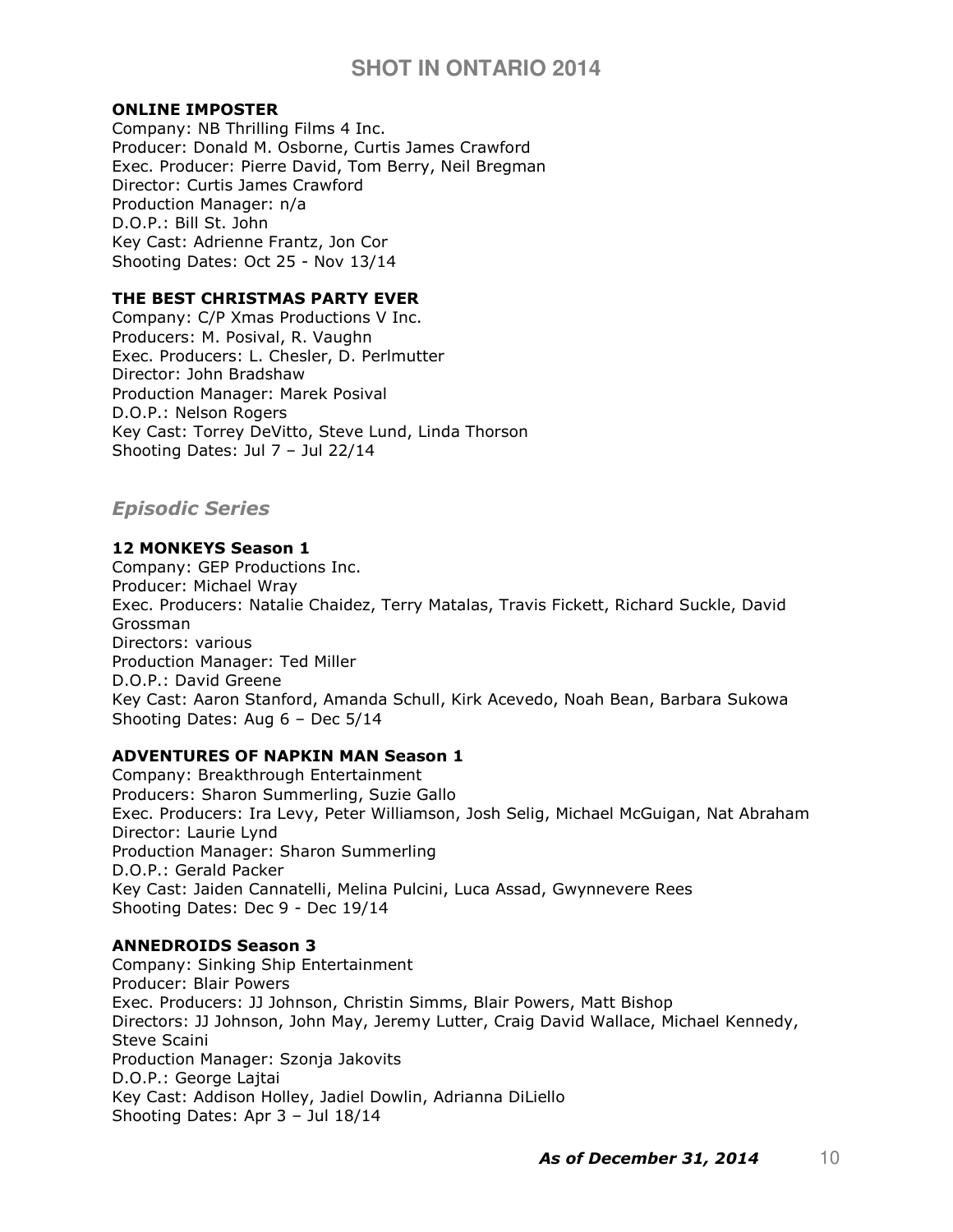## ANNEDROIDS Season 4

Company: Sinking Ship Entertainment Producer: Blair Powers Exec. Producers: JJ Johnson, Christin Simms, Blair Powers, Matt Bishop Directors: JJ Johnson, John May, Jeremy Lutter, Craig David Wallace, Michael Kennedy, Steve Scaini Production Manager: Szonja Jakovits D.O.P.: George Lajtai Key Cast: Addison Holley, Jadiel Dowlin, Adrianna DiLiello Shooting Dates: Jul 29 – Dec 23/14

# BACKPACKERS Ep 5 - 10

Company: 2215190 Ontario Inc. Producer: Jay Bennett Exec. Producers: Christina Jennings, Scott Garvie, Maggie Murphy Director: various Production Manager: Justin Kelly D.O.P.: James Griffith Key Cast: Noah Reid, Giacomo Gianiotti Shooting Dates: Apr  $16 - 24$ , Jul  $1 - 22/14$ 

# BEAUTY AND THE BEAST Season 2

Company: Take 5 Productions / CW Television Network Producer: Kevin Lafferty Exec. Producers: Sherri Cooper-Landsman, Jennifer Levin, Frank Siracusa, John Weber, Paul Junger Witt, Ron Koslow, Tony Thomas, Bill Haber, Brian Wayne Peterson, Kelly Souders, Brad Kern Directors: various Production Manager: David Till D.O.P.: Bruce Chun, David Makin Key Cast: Kristin Kre, Jay Ryanuk, Austin Basis, Nina Lisandrello Shooting Dates: Jul 22/13 - Apr 22/14

### BEAUTY AND THE BEAST Season 3

Company: BatB III Productions Inc. Producer: Kevin Lafferty Exec. Producers: Brad Kern, John Webber, Frank Siracusa Directors: various Production Manager: David Till D.O.P.: David Makin Key Cast: Kristin Kre, Jay Ryanuk, Austin Basis, Nina Lisandrello, Nicole Gale Anderson Shooting Dates: Aug 28/14 – Feb 6/15

# BETWEEN Season 1

Company: DCTV Mulmur Between Productions Inc. Producers: Don Carmody, David Cormican, Michael McGowan Exec. Producers: Michael McGowan, Don Carmody, David Cormican, Naveen Prasad Director: various Production Manager: Jonathan Walker D.O.P.: Brendan Steacy Key Cast: Jim Watson, Ryan Allen, Jennette McCurdy, Wesley Morgan, Jack Murray Shooting Dates: Oct 20 – Dec 16/14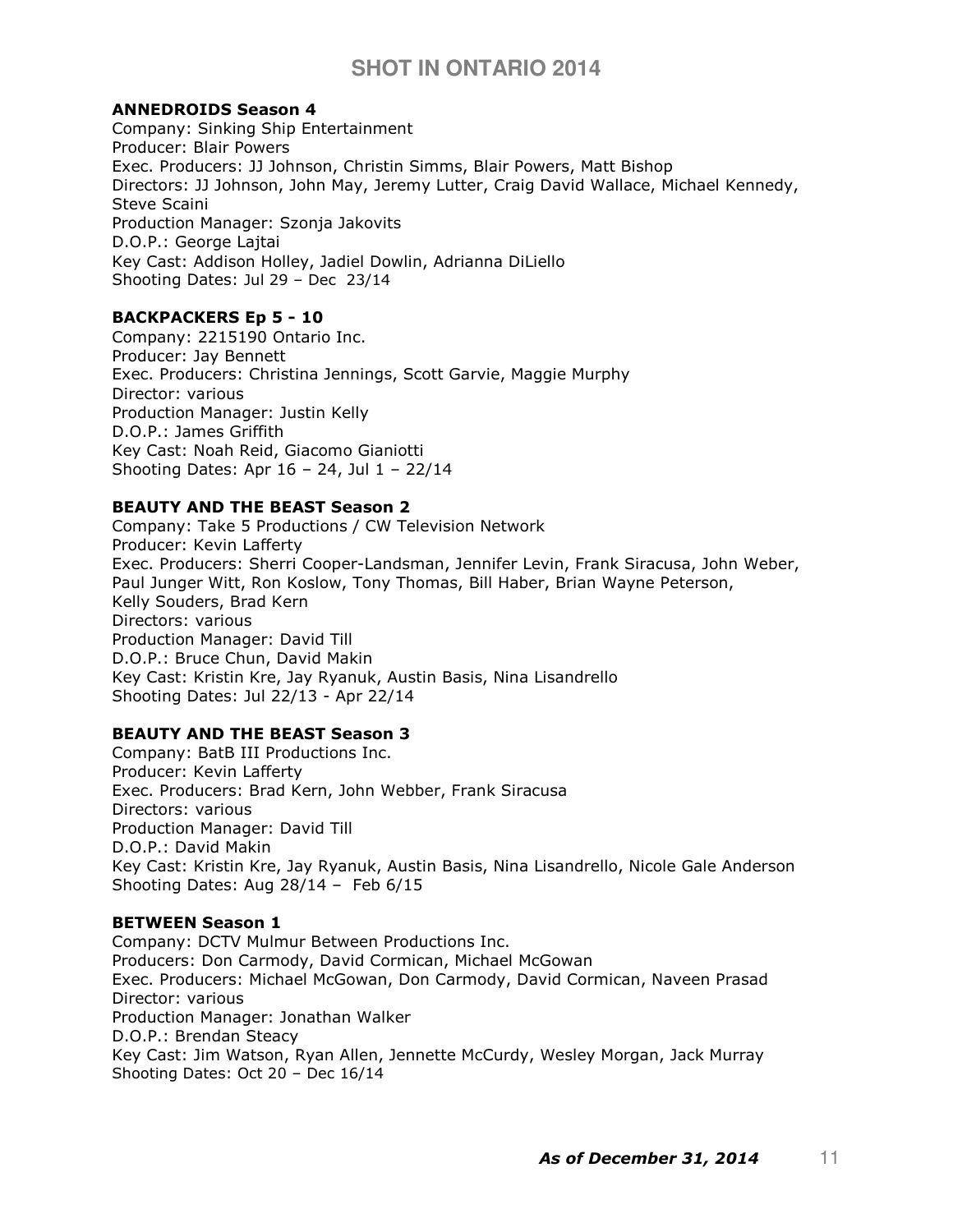### BITTEN Season 2

Company: She-Wolf Season 2 Productions Inc. Producer: J.B. Sugar Exec. Producers: J.B. Sugar, Daegan Fryklind Directors: various Line Producer / Production Manager: Norm Denver D.O.P.: Boris Mojsovski Key Cast: Laura Vandervoort, Greyston Holt, Greg Bryk Shooting Dates: Aug 5/14 – Nov 18/15

# CLEMENTINE Pilot

Company: Stage 49 Ltd. Producer: John Ryan Exec. Producers: Nick Pepper, Mark Gordon Director: Michael Dinner Production Manager: Dennis Chapman D.O.P.: Rene Ohashi Key Cast: Edwin Hodge, Leslie Hope, David Strathairn Shooting Dates: Mar 10 – Mar 27/14

# COVERT AFFAIRS Season 5

Company: NBC Exec. Producers: Matt Corman, Chris Ord, Stephen Kay Directors: various Line Producer / Production Manager: B E Sharpe D.O.P.: Colin Hoult Key Cast: Piper Perabo, Christopher Gorham, Kari Matchett Shooting Dates: Mar 31 – Sept. 19/14

# DEGRASSI Season 14

Company: Epitome Pictures Producers: Stephanie Williams, Stefan Brogren Exec. Producers: Linda Schuyler, Stephen Stohn, Sarah Glinski Co-Exec. Producer: Matt Huether Directors: Stefan Brogren, Phil Earnshaw, Eleanore Lindo Production Manager: Michael Bawcutt D.O.P.: Mitchell T. Ness Key Cast: Aislinn Paul, Luke Bilyk, Eric Osborne, Munro Chambers, Melinda Shankar, Sarah Fisher, Ana Golia, Nikki Gould, Christine Prosperi, A.J. Saudin, Ricardo Hoyos, Demetrius Joyette, Andre Kim, Lyle Lettau, Olivia Scriven, Jessica Tyler, Sara Waisglass, Jack Niamh Wilson, Amanda Arcuri, Reiya Downs, Ehren Kassam, Devyn Nekoda Shooting Dates: Apr 22 - Oct 17/14

## DIG Pilot

Company: NBC/GEP For USA Network Producer: Mark Winemaker Exec. Producer: Gideon Raff Directors: S.J. Clarkson, Gideon Raff Production Manager: Ryan Greig D.O.P.: Nate Goodman Key Cast: Guy Selnik, Shimon Ben Ari, Moris Cohen, Assi Cohen Shooting Dates: Mar 25 - Mar 29/14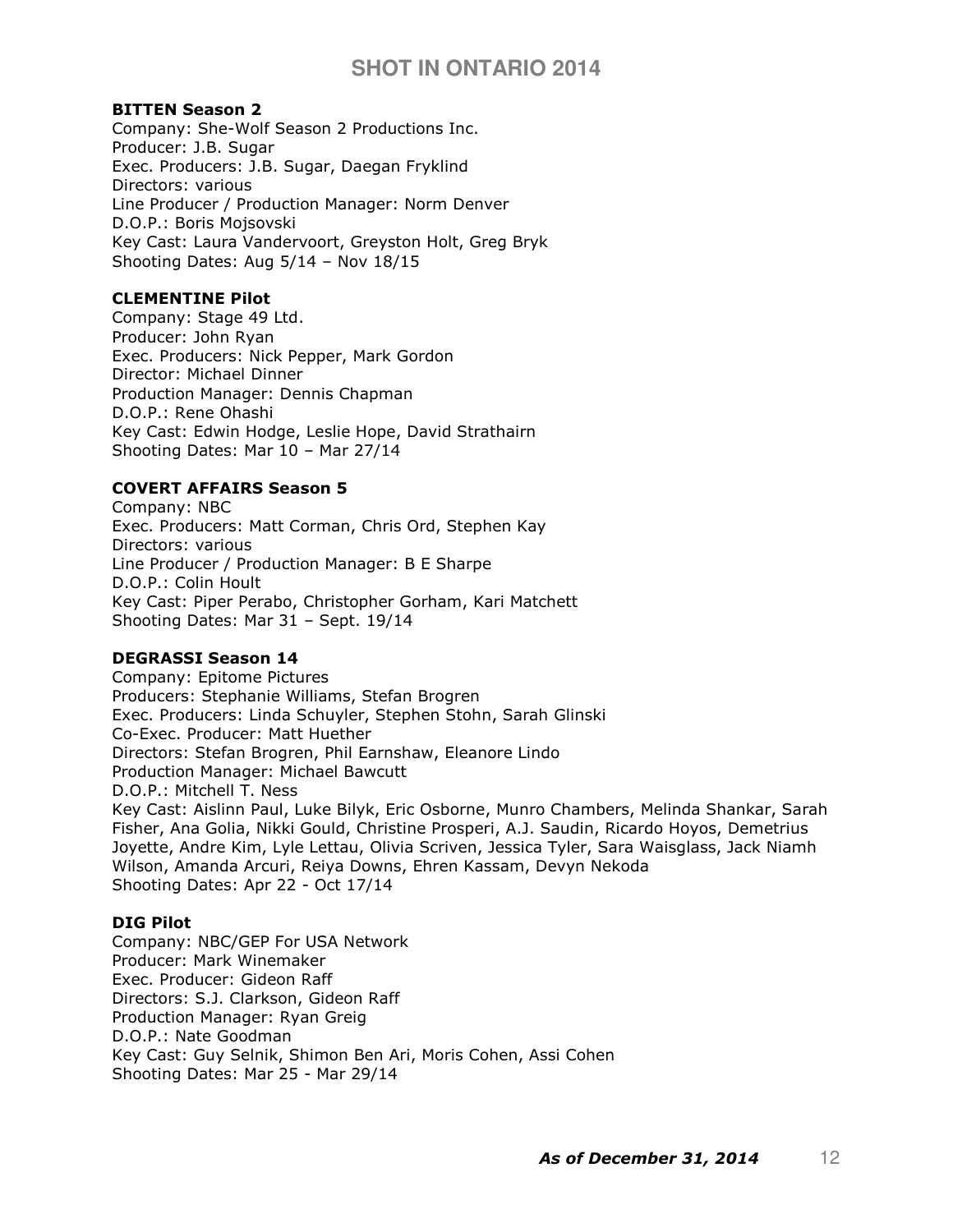# HANNIBAL Season 2

Company: Doheny Productions Inc. Producer: Michael Wray Exec. Producers: Bryan Fuller, Martha De Laurentiis, Steve Lightfoot, Chris Brancato, Jesse Alexander Director: various Production Manager: Laurie Mirsky D.O.P.: Jim Hawkinson Key Cast: Hugh Dancy, Mads Mikkelsen, Laurence Fishburne, Caroline Dhavernas, Hettiene Parks, Aaron Abrams, Scott Thompson Shooting Dates: Sep 10/13 - Mar 20/14

# HARD ROCK MEDICAL Season 2

Company: Carte Blanche Films, Distinct Features Inc. Producers: Tracy Legault, Derek Diorio Exec. Producers: Tracy Legault, Derek Diorio, Smith Corinda Director: Derek Diorio Production Managers: Tara Levesque, Dennis Landry D.O.P.: Michael Tien Key Cast: Patrick McKenna, Melissa Jane Shaw, Angela Asher, Tamara Duarte, Jamie Spilchuk Shooting Dates: Jul 28 – Aug 29/14

### HEMLOCK GROVE Season 2

Company: Lockhem Productions Inc. Exec. Producers: Brian McGreevy, Lee Shipman, Charles Eglee, Eli Roth, Eric Newman, Michael Connolly, David Straiton Producer: Lynn Raynor Directors: various Production Manager: Brian Parker D.O.P.: Fernando Arguelles Key Cast: Famke Janssen, Bill Skarsgard, Landon Liboiron, Dougray Scott Shooting Dates: Oct 1/13 – Feb 25/14

### HEMLOCK GROVE Season 3

Company: Lockhem 3 Productions Inc. Line Producer: Lena Cordina Exec. Producer: Gerritt van der Meer Director: various D.O.P.: John Grillo Production Manager: Lena Cordina Key Cast: Famke Janssen, Bill Skarsgard, Landon Liboiron, Madeleine Martin, Madeline Brewer Shooting Dates: Dec 8/14 - Apr 30/15

### KILLJOYS

Company: Killjoys Productions Ltd. Producer: Reggie Robb Director: various Production Manager: Gina Fowler D.O.P.: Michael Marshall Key Cast: Hannah John-Kamen, Aaron Ashmore, Luke Macfarlane Shooting Dates: Sept 6 - Nov 26/14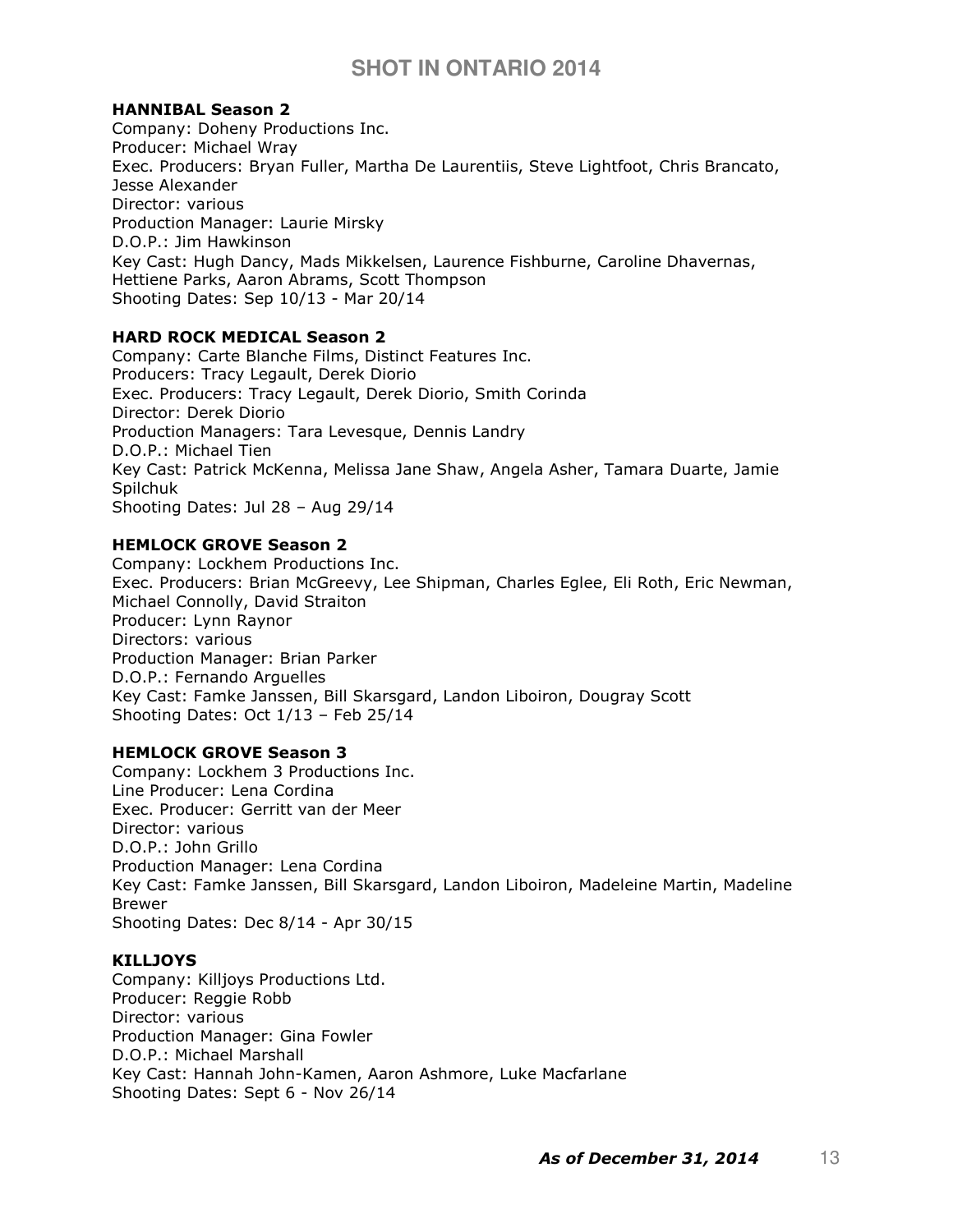### LOST GIRL Season 5

Company: Prodigy Pictures / BO Series 5 Inc. Producer: Wendy Grean Exec. Producers: Jay Firestone, Vanessa Piazza Director: various Production Manager: James Crouch D.O.P.: Craig Wright Key Cast: Anna Silk, Kris Holden-Ried, Zoie Palmer Shooting Dates: Apr 7 - Aug 17/14

### MAN SEEKING WOMAN - Pilot

Company: MSW Television Productions Inc. Producer: Hartley Gorenstein Exec. Producers: Lorne Michaels, Andrew Singer, Jonathan Krisel, Simon Rich Director: Jonathan Krisel Production Manager: Hartley Gorenstein D.O.P.: Christian Sprenger Key Cast: Jay Baruchel Shooting Dates: Mar 21 - Mar 27/14

#### MAN SEEKING WOMAN Season 1

Company: MSW Television Productions Inc. Producer: Hartley Gorenstein Exec. Producers: Lorne Michaels, Andrew Singer, Simon Rich, Jonathan Krisel Director: Jonathan Krisel Production Manager: Stefan Steen D.O.P.: Bobby Shore Key Cast: Jay Baruchel, Eric Andre, Maya Erskine, Britt Lower Shooting Dates: Oct 6 - Dec 19/14

### MARILYN Mini Series

Company: Marilyn Productions Inc. Producers: Don Carmody, David Cormican, Joe Boccia Exec. Producers: Jonathan Koch, Stephen Kronish, Steven Michaels, Keri Selig Director: Laurie Collyer Production Manager: Joe Boccia D.O.P.: Chris Manley Key Cast: Susan Sarandon, Kelli Garner Shooting Dates: Dec 8/14 – Feb 15/15

#### MAX AND SHRED Season 1

Company: Max & Shred Productions Inc. Producer: Jim Corston Exec. Producers: Ira Levy, Joan Lambur, George Doty Director: various Production Manager: Ross Leslie D.O.P.: Bentley Miller Key Cast: Saara Chaudry, Jake Goodman, Jonny Gray, Emilia McCarthy Shooting Dates: Apr 1 - Oct 17/14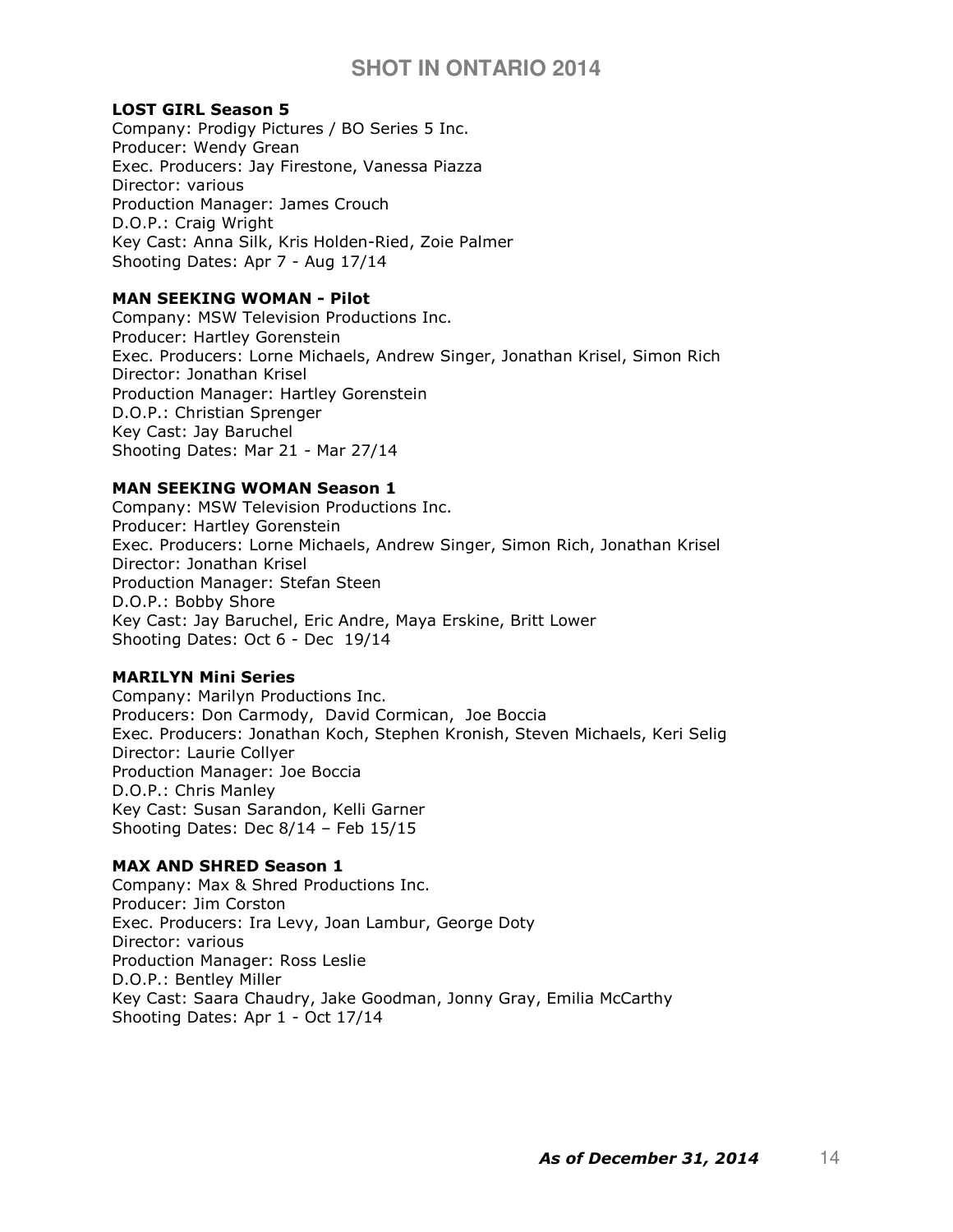# MURDOCH MYSTERIES Season 8

Company: Shaftesbury Film Inc. Producer: Stephen Montgomery Exec. Producers: Scott Garvie, Christina Jennings Director: various Production Manager: Jeremy Hood D.O.P.: James E. Jeffrey Key Cast: Yannick Bisson, Thomas Craig, Helene Joy, Jonny Harris, Lachlan Murdoch, Georgina Reilly, Kristian Bruun, Arwen Humphreys Shooting Dates: Jun 2 - Nov 28 /14

## NEXT STEP Season 3

Company: Temple Dance III Productions Limited Producer: Laurie McLarty Exec. Producers: Frank van Keeken, Ivan Schneeberg, David Fortier Director: various Production Manager: Michael H Stoyanov D.O.P.: Kim Derko Key Cast: Victoria Baldesarra, Isaac Lupien, Trevor Tordjman Shooting Dates: Jul 7 - Sep 12/14

### ODD SQUAD Season 1

Company: Sinking Ship Entertainment Producer: Georgina Lopez Exec. Producers: Blair Powers, Timothy McKeon, Adam Peltzman Director: J.J. Johnson Production Manager: Stephen Turnbull D.O.P.: George Lajtai Key Cast: Dalila Bela, Millie Davis, Christian Distefano Shooting Dates: Feb 7 – Nov 1/14

# OPEN HEART Season 1

Company: Epitome Pictures Producer: Michael Bawcutt Exec. Producers: Linda Schuyler, Stephen Stohn, Ramona Barckert, Matt Hornburg Director: Stefan Brogren Production Manager: Michael Bawcutt D.O.P.: Mitchell T. Ness Key Cast: Karis Cameron, Tori Anderson, Jenny Cooper, Kevin McGarry, Patrick Kwok-Choon, Demore Barnes Shooting Dates: Aug 5 – Oct 20/14

# ORPHAN BLACK Season 2

Company: BBC America Producer: Claire Welland Exec. Producers: Ivan Schneeberg, David Fortier, Graeme Manson, John Fawcett Directors: various Production Manager: Gina Fowler D.O.P.: Aaron Morton Key Cast: Tatiana Maslany, Jordan Gavaris, Kevin Hanchard, Dylan Bruce, Maria Doyle Kennedy Shooting Dates: Sep 23/13 – Feb 18/14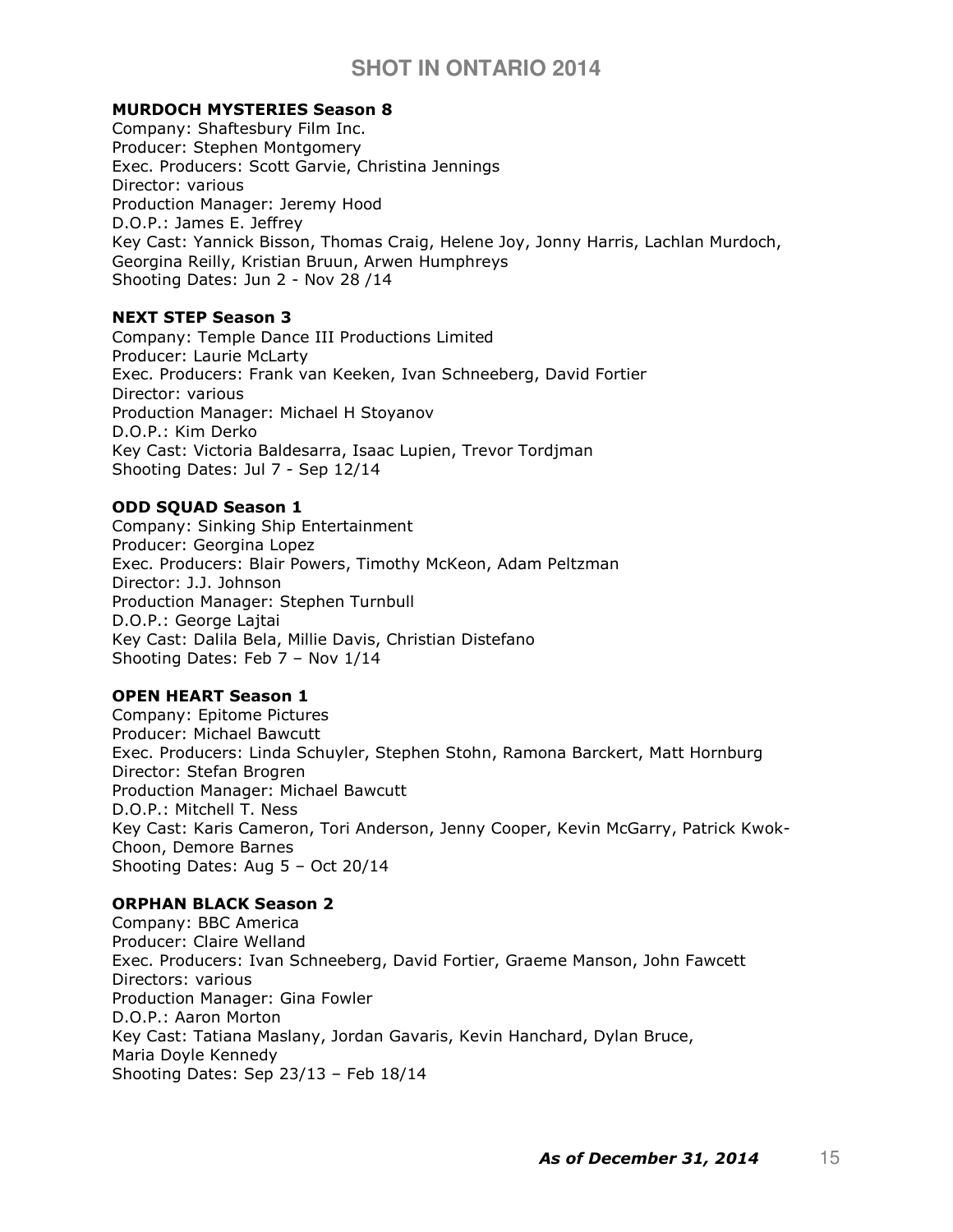## ORPHAN BLACK Season 3

Company: Temple Street Producer: Claire Welland Exec. Producers: Ivan Schneeberg, David Fortier, John Fawcett, Graeme Manson Directors: various Production Manager: Anna Beben D.O.P.: Aaron Morton Key Cast: Tatiana Maslany, Jordan Gavaris, Maria Doyle Kennedy, Skyler Wexler, Kevin Hanchard, Dylan Bruce, Christian Bruun, Evelyne Brochu, Ari Millen Shooting Dates: Oct 14/14 – Mar 3/15

# REIGN Season 1

Company: CBS Television Studios / CW Television Network Producers: Frank Siracusa, John Weber Exec. Producers: Laurie McCarthy, Frank Siracusa, John Weber Director: various Consulting Producer: Brad Silberling Line Producer: Thom J. Pretak Production Manager: Chris Pavoni D.O.P.: Paul Sarossy Key Cast: Mark Baldesarra, Peter DaCunha, Katy Grabstas Shooting Dates: Jul 13/13 – Apr 10/14

### REIGN Season 2

Company: Reign Productions Inc. Producer: Thom Pretak Exec. Producers: Frank Siracusa, John Weber, Laurie McCarthy, Harley Peyton, Brad **Silberling** Directors: various Production Manager: Chris Pavoni D.O.P.: Paul Sarossy, Mark Willis Key Cast: Adelaide Kane, Megan Follows, Torrance Coombs, Toby Regbo, Caitlin Stasey, Anna Popplewell, Celina Sinden Shooting Dates: Jul 7/14 – Apr 13/15

### REMEDY Season 1

Company: Remedy Season One Inc. Producer: Peter Meyboom Exec. Producers: Bernard Zukerman, Greg Spottiswood, Kelly Makin, Adam Barkin Director: Don McBrearty, Kelly Makin Production Manager: Marc Dassas D.O.P.: Stephen Reizes Key Cast: Dillon Casey, Genelle Williams , Sara Canning, Enrico Colantoni Shooting Dates: Sep 30/13 – Feb 1/14

### REMEDY Season 2

Company: Remedy Season Two Inc. Producer: Marc Dassas Exec. Producers: Bernard Zukerman, Greg Spottiswood Directors: various Production Manager: Marc Dassas D.O.P.: Stephen Reizes Key Cast: Enrico Colantoni, Sara Canning, Dillon Casey, Sarah Allen, Genelle Williams Shooting Dates: Sep 14/14 – Jan 21/15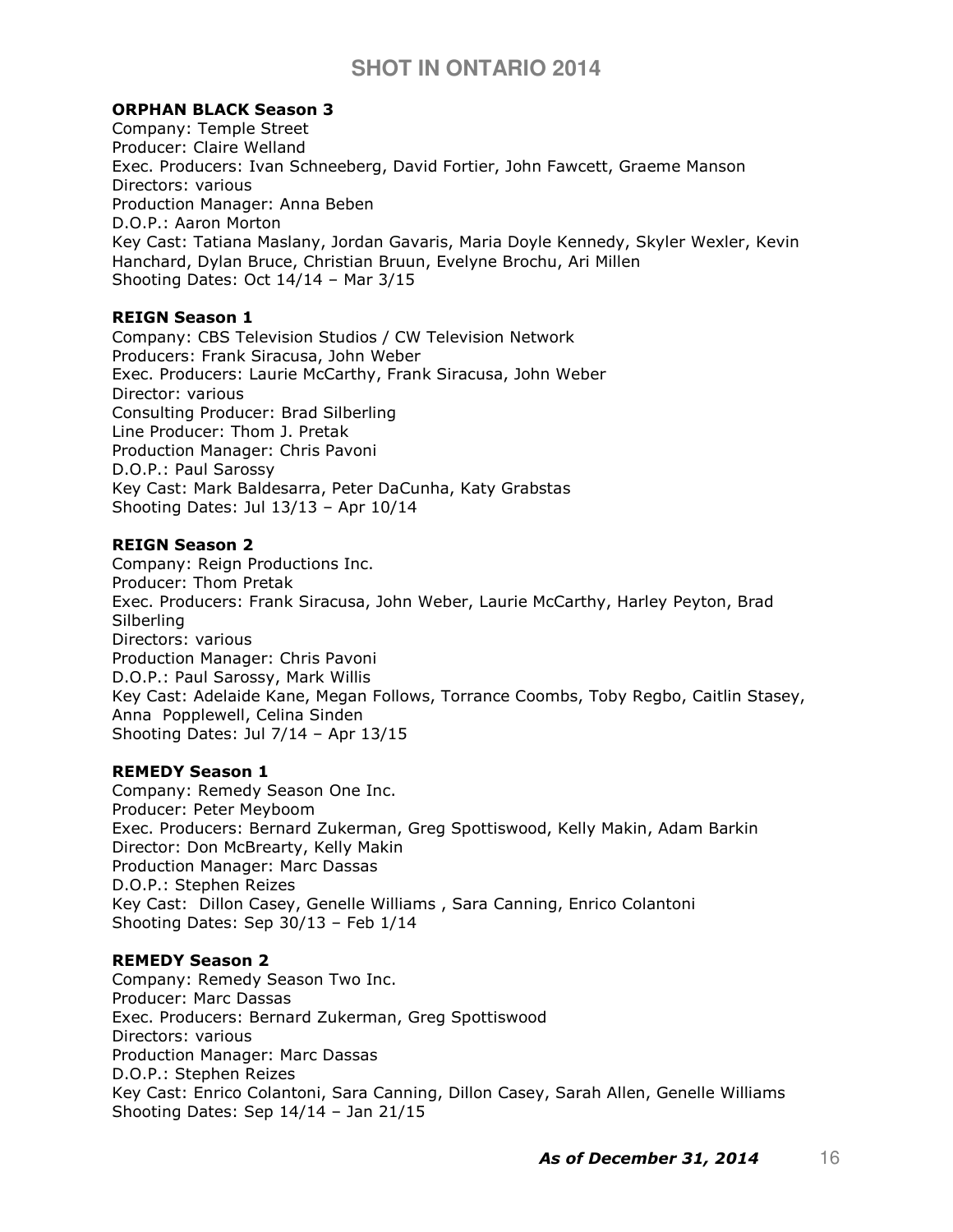## ROOKIE BLUE Season 5

Company: Rookie Blue Five Inc. Producer: Linda Pope Exec. Producers: David Wellington, Tassie Cameron, Ilana Frank Directors: various Production Manager: Brian Gibson D.O.P.: David Perrault Key Cast: Missy Peregrym, Gregory Smith, Enuka Okuma, Travis Milne, Charlotte Sullivan Shooting Dates: Jan 20 – Jun 9/14

## RUBY Season 3

Company: Slalom Productions Producer: Marie-Pierre Gariépy Directors: Martin Cadotte, Renaud Lafond Production Manager: Geneviève Cousineau D.O.P.: Phillip Grondin Key Cast: Nadia Campbell Shooting Dates: Aug 15/13 - Mar 21/14

# SAVING HOPE Season 3

Company: CTV Producers: Linda Pope, Kathy Avrich-Johnson Exec. Producers: Ilana Frank, David Wellington, Morwyn Brebner, Adam Pettle Directors: various Production Manager / Line Producer: Brian Gibson D.O.P.: David Perrault Key Cast: Erica Durance, Daniel Gillies, Michael Shanks Shooting Dates: Jun 11 - Dec 15/14

# SCHITT'S CREEK Season 1

Company: Not a Real Company Productions Inc. Producer: Colin Brunton Exec. Producers: Dan Levy, Fred Levy, Eugene Levy Directors: Jerry Cicorritt, Paul Fox Production Manager: Jim Mauro D.O.P.: Gerald Packer Key Cast: Annie Murphy, Chris Elliott, Emily Hampshire, Jennifer Robertson, Eugene Levy, Catherine O'Hara Shooting Dates: Apr 7 – Jun 26/14

### SINGLE LADIES Season 4

Company: SL4 Productions Inc./BET Network Line Producer: Brian Dennis Exec. Producers: Alexander Motlagh, Queen Latifah, Maggie Malina, Shakim Compere, Shelby Stone, Stacy A. Littlejohn, Tamra Davis Director: various Production Manager: Victoria Woods D.O.P.: Mike McMurray, Key Cast: LisaRaye McCoy, Charity Shea, Travis Winfrey, D.B. Woodside, Denise Vasi, Terrell Tilford, Harold House Moore Shooting Dates: Nov 3 – Dec 23/14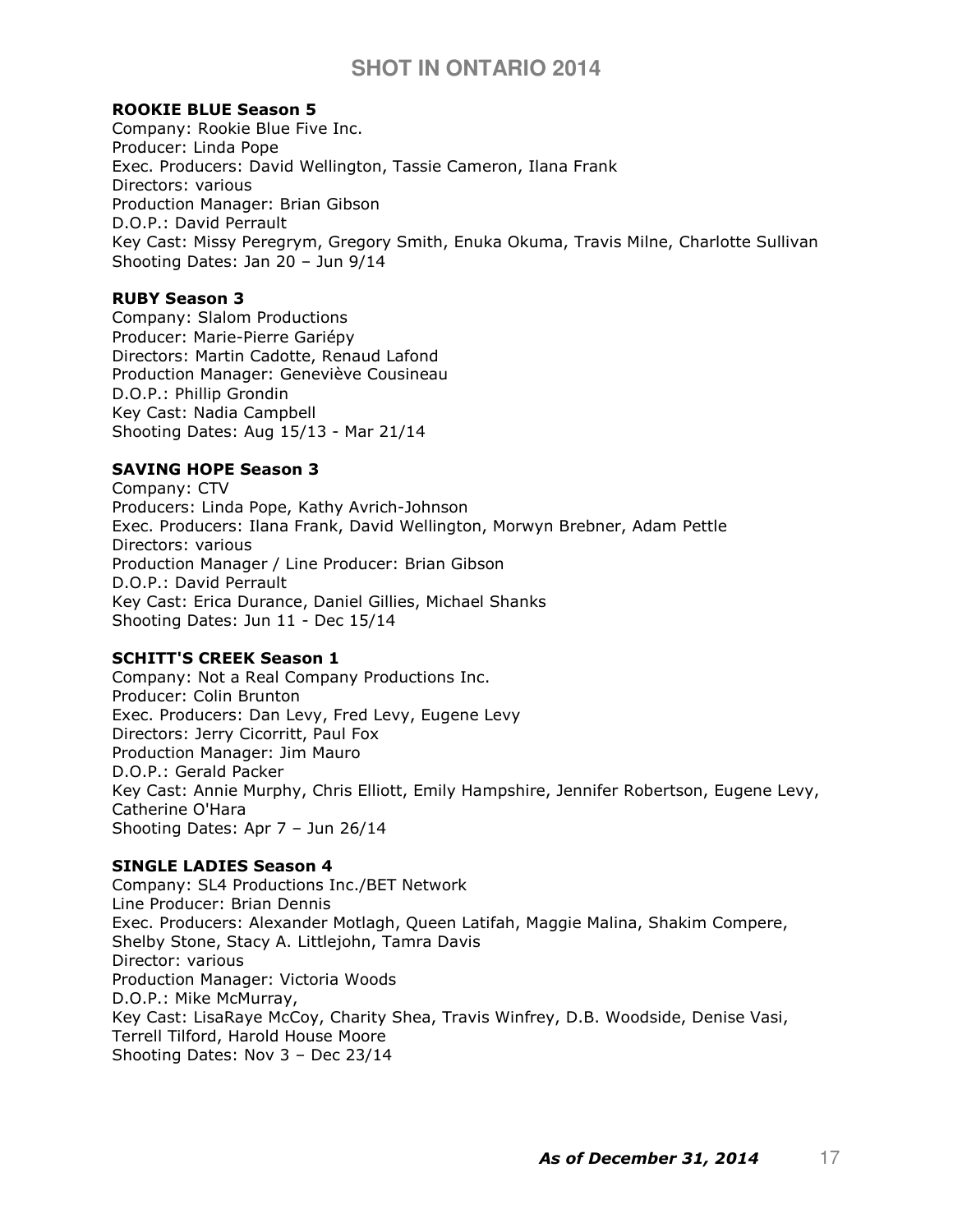## SPUN OUT Season 2

Company: Spun Out 2 Productions Inc. Producer: Colin Brunton Exec. Producers: Andrew Barnsley, Brent Piaskoski, Jeff Biederman, Brian Roberts Supervising Producer: Barbara Haynes Director: various Production Manager: Jim Mauro D.O.P.: Gerald Packer Key Cast: Dave Foley, Paul Campbell, Al Mukadam, Rebecca Dalton, Holly Deveaux, JP Manoux, Darcy Michael Shooting Dates: Sep 29 – Dec 5/14

# SUITS Season 4

Company: GEP Productions Inc. Producer: Jonathan Hackett Exec. Producers: Aaron Korsh / Anton Cropper Director: various Production Manager: Desmond Paes D.O.P.: Daniel Stollof Key Cast: Gabriel Macht, Patrick J. Adams, Rick Hoffman, Gina Torres, Sarah Rafferty, Meghan Markle Shooting Dates: Apr 7 – Nov 7/14

# THE DIVIDE Season 1

Company: Canadian Divide Productions Corp. Producer: Terry Gould Exec. Producers: Richard LaGravenese, Tony Goldwyn, John Tinker, Andrew Sugerman Directors: various Production Manager: Ted Miller D.O.P.: Bob Aschmann Key Cast: Aunjanue Ellis, Paul Schneider, Clarke Peters, Marin Ireland, Joe Anderson, Damon Gupton Shooting Dates: Dec 2/13 – Mar 28/14

# THE DROP Season 1

Company: DHX-Exchange Productions Inc. Producers: Steven DeNure, Tracey Jardine, Jim Corston Exec. Producer: Tom Lynch Directors: various Production Manager: Mark Reid D.O.P.: Mitchell T. Ness Key Cast: Megan Lee, Louriza Tronco, Erika Tham, Dale Whibley, John-Alan Slachta Shooting Dates: Dec 8/14 – Mar 13/15

# THE EXPANSE Season 1

Company: Expanding Universe Productions Ltd. Producers: Dan Nowak, Ty Franck, Daniel Abraham, Ben Cook Exec. Producers: Naren Shankar, Mark Fergus, Hawk Ostby, Sean Daniel, Jason Brown, Sharon Hall Directors: various Production Manager: Manny Danelon D.O.P.: Jeremy Benning Key Cast: Thomas Jane Shooting Dates: Oct 28/14 - Mar 27/15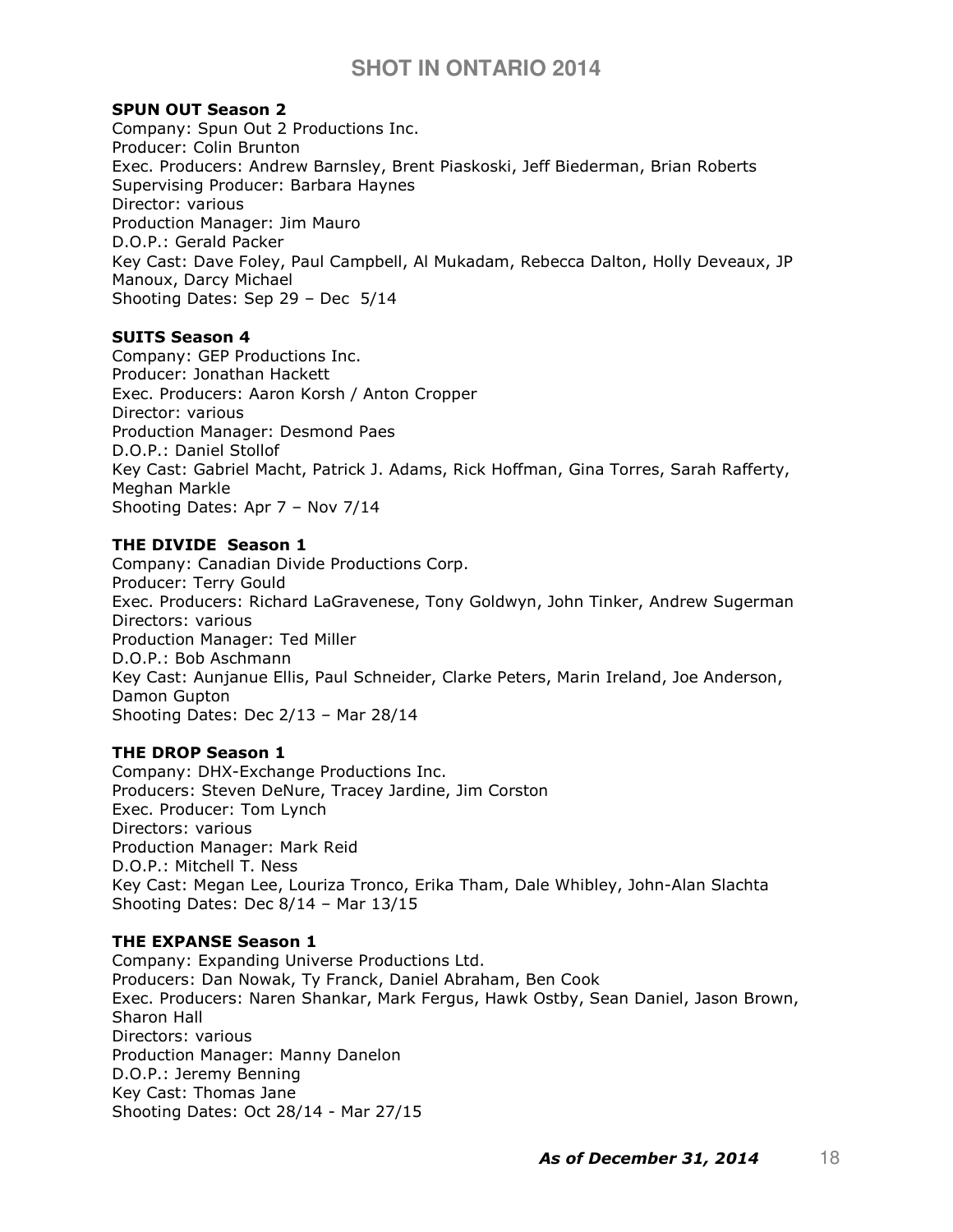# THE GOOD WITCH Season One

Company: Good Witch One Productions Inc. Producer: Andrea Raffaghello Exec. Producer: Frank Siracusa Director: Craig Pryce Production Manager: Andrea Mullan D.O.P.: John Berrie Key Cast: Catherine Bell, Bailee Madison Shooting Dates: Oct 15/14 – Feb 13/15

# THE LISTENER Season 5

Company: Shaftesbury Producer: Tina Grewal Exec. Producers: Christina Jennings, Scott Garvie, Craig Olejnik, Peter Mohan Director: various Production Manager: Mary Pantelidis D.O.P.: Rudy Blahacek Key Cast: Craig Olejnik, Ennis Esmer, Lauren Lee Smith, Rainbow Francks, Peter Stebbings Shooting Dates: Jan 06 - May 16/14

### THE STANLEY DYNAMIC

Company: 2381356 ONTARIO INC. Producer: Victoria Hirst Exec. Producers: Ken Cuperus, Teza Lawrence, Michael Souther Director: Steve Wright Production Manager: Maribeth Daley D.O.P.: Mitch Ness/Matt Phillips Key Cast: Charles Vandervaart, Kate Hewlett, Michael Barbuto, Madison Ferguson Shooting Dates: Apr 3 - Aug 22/14

### THE STRAIN Season 1

Company: 20th Century Fox Producer: Miles Dale Exec. Producers: Carlton Cuse, Guillermo del Toro, Chuck Hogan, Gary Ungar Director: Guillermo del Toro Production Manager: Anna Beben D.O.P.: Checco Varese Key Cast: Kevin Durand, Sean Astin, John Hurt, Francis Capra, Robert Maillet Shooting Dates: Sep 16/13 – May 9/14

### THE STRAIN Season 2

Company: Strain Can II Productions Inc. Exec. Producers: Guillermo del Toro, Carlton Cuse, J. Miles Dale, Chuck Hogan, Gary Ungar Directors: various Production Manager: Dennis Chapman D.O.P.: Miroslaw Baszak, Gabriel Beristain, Checco Varese, Colin Hoult Key Cast: Corey Stoll, David Bradley, Mía Maestro, Kevin Durand, Jonathan Hyde, Richard Sammel, Jack Kesy, Natalie Brown, Miguel Gómez, Ben Hyland Shooting Dates: Nov 17/4 – Apr 30/15